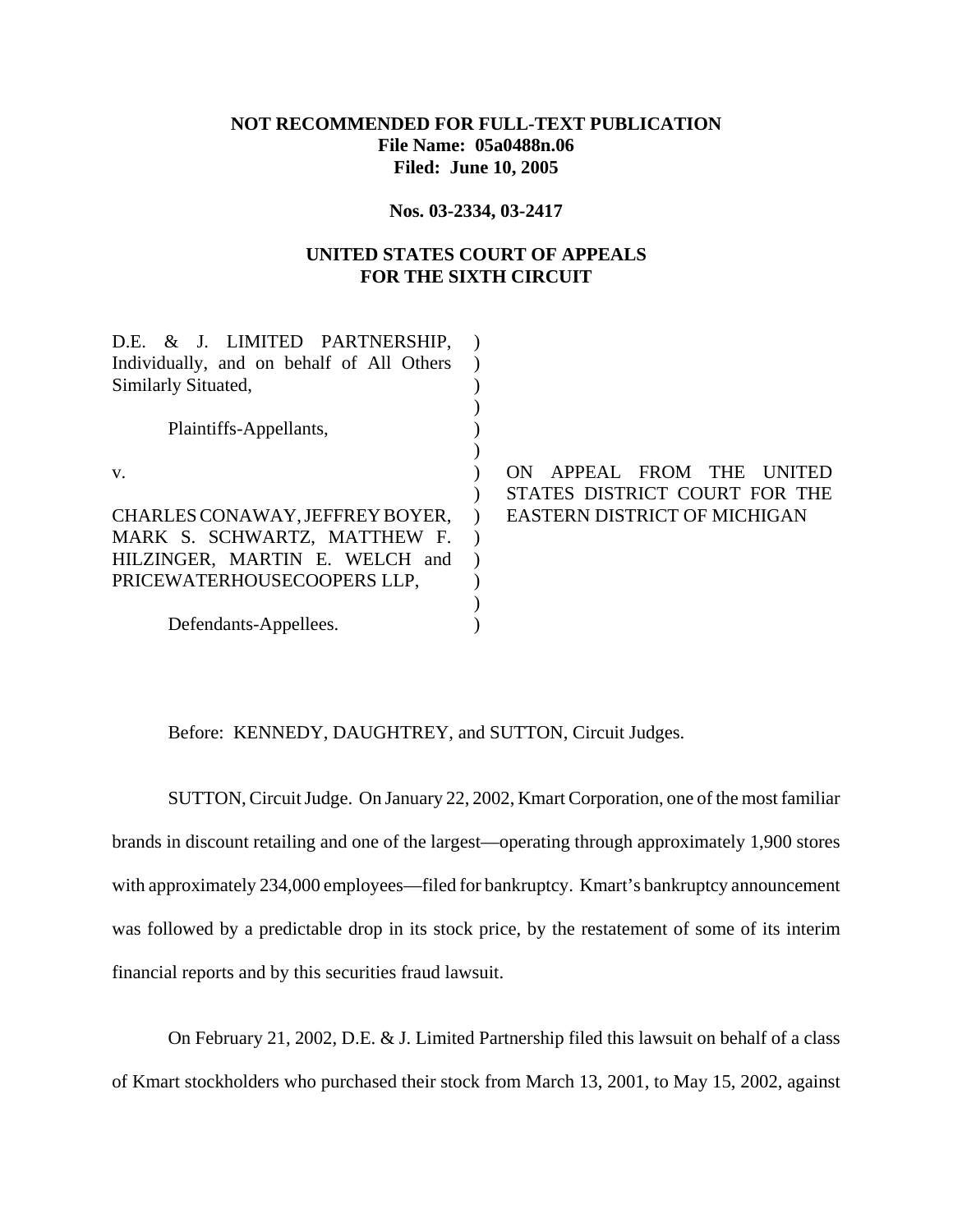several of Kmart's senior executives and its auditor, PricewaterhouseCoopers (PwC). The district court dismissed D.E. & J.'s complaint with prejudice for failing to meet the pleading standards of the Private Securities Litigation Reform Act (PSLRA). As the plaintiffs have failed adequately to plead "loss causation" under 15 U.S.C. § 78u-4(b)(4) and *Dura Pharmaceuticals, Inc. v. Broudo*, 125 S. Ct. 1627 (2005), we affirm.

#### I.

Kmart is a Delaware Corporation. Its principal place of business is Troy, Michigan, where it was first incorporated as the successor to the business developed by its founder, S.S. Kresge.

In May of 2000, Kmart hired Charles Conaway and gave him a mandate to revitalize the discount-retail chain. During his tenure as Kmart's Chairman and Chief Executive Officer from May 2000 until his resignation in March of 2002, Conaway replaced much of Kmart's existing management. Two of the individual defendants in this case were among the officers that Conaway hired or promoted during this period: Mark Schwartz, who was Kmart's President and Chief Operating Officer from March 14, 2001, until November 9, 2001; and Jeffrey Boyer, who was Kmart's Chief Financial Officer from May 4, 2001, until November 9, 2001. The other two named individual defendants were among those officers whom Conaway replaced at the very beginning of the class period: Matthew Hilzinger, who was Kmart's Vice President and Controller until July 2001; and Martin Welch, who was Kmart's Executive Vice President and Chief Financial Officer until May of 2001.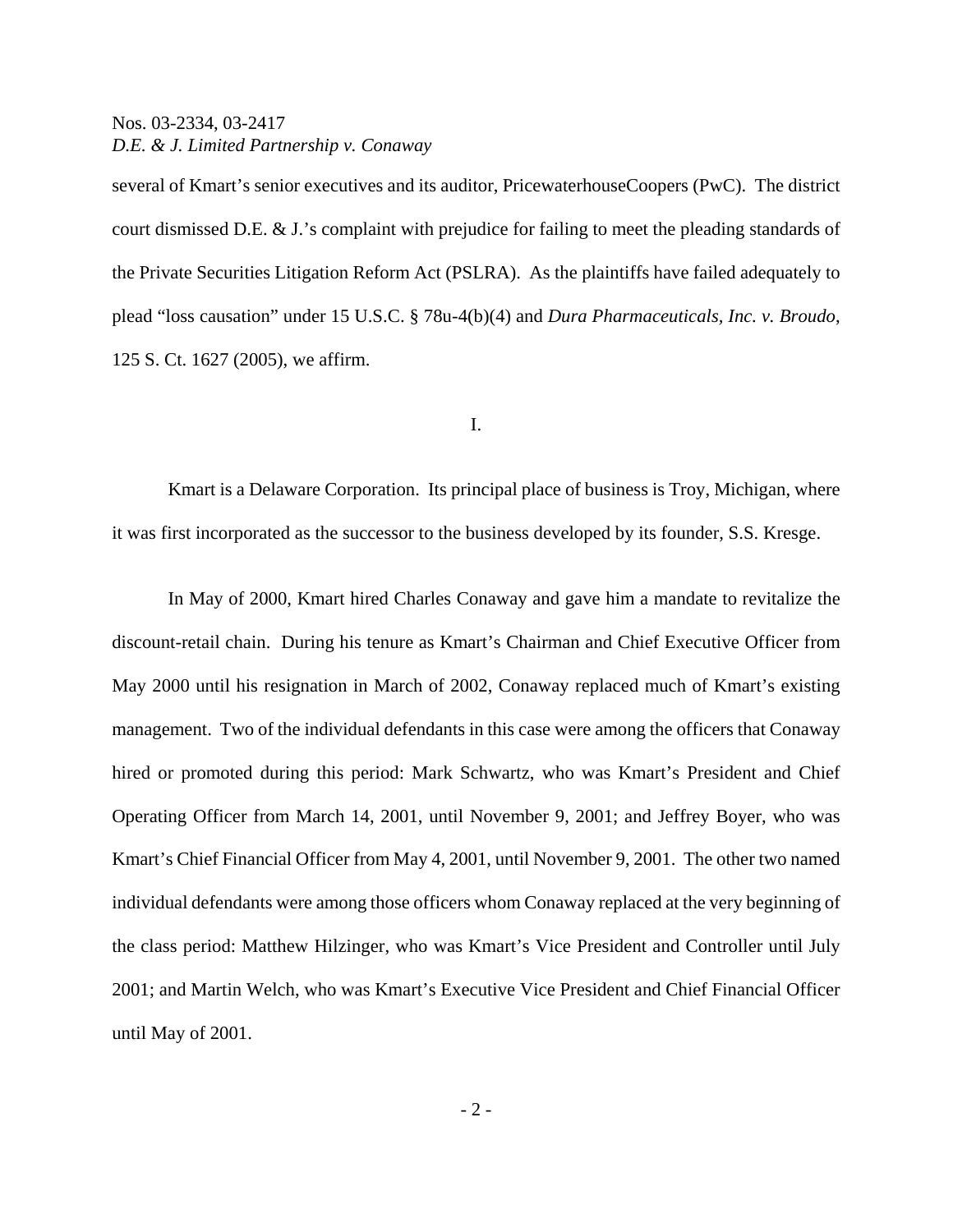In order to compete more effectively with Kmart's two principal rivals, Wal-Mart Stores and Target Corporation, Conaway implemented several projects intended to strengthen Kmart's inventory controls, customer service and price competitiveness. These initiatives achieved initial success, with Kmart reporting improved sales and gross margins and an improving inventory situation. The price of Kmart stock, as a result, rose from \$9.19 per share on March 13, 2001, to \$13.16 per share on August 7, 2001, an increase of 43% at a time when the stock market was generally stagnant or declining.

Kmart's brief financial success during this period, D.E. & J. alleges, was the result of accounting fraud. According to D.E. & J., senior executives at Kmart represented that Kmart was experiencing a financial turnaround while concealing the extent of Kmart's financial difficulties in several ways. First, Kmart allegedly tried to mask losses by using interim financial statements that reported rebates that it hoped to earn from its vendors at the end of the year. By reporting vendor rebates as a reduction of expenses in interim statements and by basing its interim statements on aggressive forecasts, Kmart ran the risk that it would not ultimately obtain all of the rebates and that its interim statements would reflect unrealistically high projections of future sales. Second, Kmart's outdated internal control system failed to track and monitor inventory effectively, (1) reporting an item as "in-stock" even if the company had only one piece of inventory, (2) causing stores to accumulate obsolete merchandise and (3) ultimately misstating inventory ledgers. Third, Kmart's aggressive efforts to obtain discounts and other benefits from its vendors damaged the company's long-term relationships with its vendors. Fourth, Kmart's expansion of its "Bluelight Special"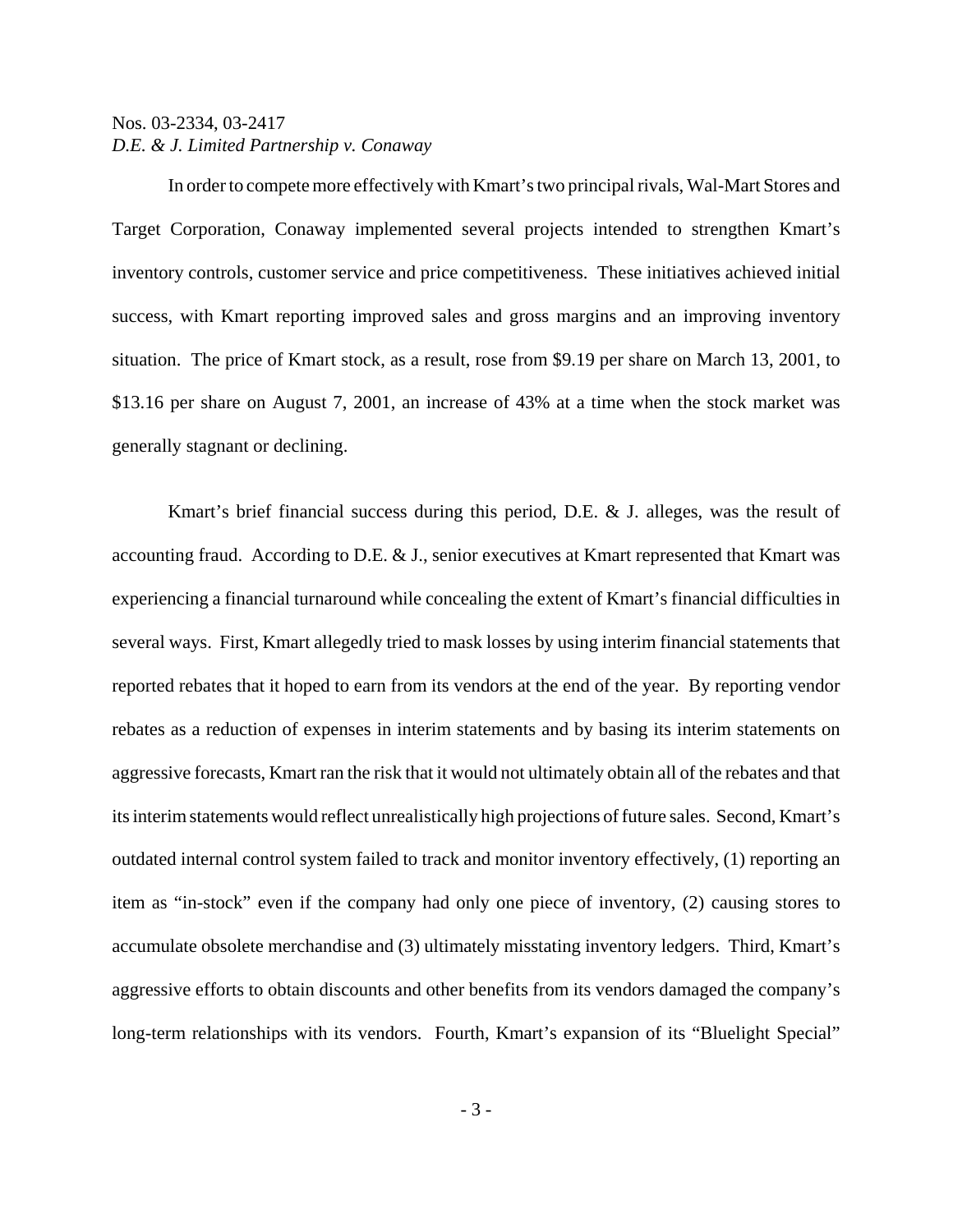discount program to a "Bluelight Always" program failed, because the company's competitors responded by cutting their prices as well. JA 0140.

By late 2001, whether as a result of fraud or not, it was clear that Conaway's initiatives were not succeeding. In October of 2001, the company disclosed that its sales had been flat during September, and in November and December the company disclosed a decline in sales.

On January 22, 2002, Kmart filed for bankruptcy. In a press release, the company attributed its bankruptcy filing to a "combination of factors, including a rapid decline in its liquidity resulting from Kmart's below-plan sales and earnings performance in the fourth quarter." JA 0155. The price of Kmart's stock subsequently dropped from \$1.74 to \$0.70 per share.

On January 25, 2002, Kmart disclosed that it had received an anonymous "whistleblower" letter expressing serious concerns about the Company's accounting methods and financial results. The anonymous author of the letter stated that he or she had "kept copies of transactions [he or she] consider[ed] to be inaccurate" and "recorded conversations during which distortions and misstatement[s] of records were discussed." JA 0128. The letter directly implicated Schwartz and PwC. *See* JA 0128 (reporting that Schwartz told a "superior to not be surprised if Kmart shares were trading at four or five dollars per share by the end of the year"); *id.* ("Resident auditors from PricewaterhouseCoopers are hesitant to pursue these issues or even question obvious changes in revenue and expense patterns."). Kmart announced that it would conduct an internal investigation to look into the allegations. Three similar letters followed.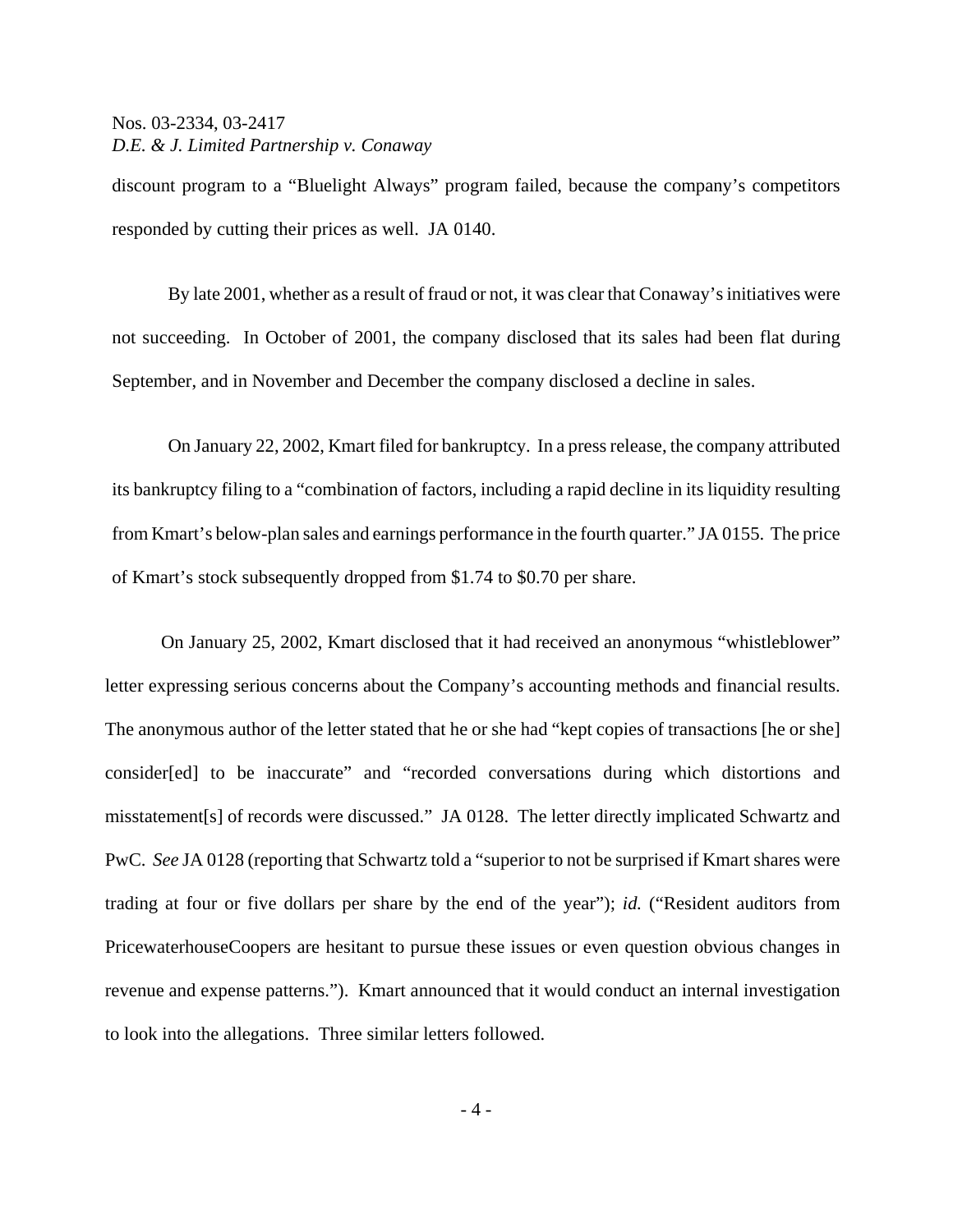On February 21, 2002, D.E. & J. brought this securities fraud lawsuit on behalf of purchasers of Kmart securities between May 17, 2001, and January 22, 2002. The lawsuit initially named only Conaway as a defendant.

On May 15, 2002, Kmart, in its Form 10-K disclosure for fiscal year 2001, reported a loss of \$2.42 billion for the year. In addition to adjusting for a single vendor transaction in 2001 and moving a \$167 million loss contingency from the fourth quarter to the third quarter (matters not at issue here), Kmart announced that, due to the bankruptcy and resulting inability to estimate vendor purchases and associated allowances, it had changed its policy of estimating and recording vendor allowances on an interim basis. It then restated its financial statements to lower its vendor rebates for the first three quarters of fiscal year 2001 (which until then had not been audited) by \$311, \$211 and \$32 million respectively. In the disclosure, Kmart attributed its bankruptcy filing to a "rapid decline in our liquidity resulting from our below-plan sales and earnings performance in the fourth quarter, the evaporation of the surety bond market and erosion of supplier confidence," and stated that "[o]ther factors includ[ing] intense competition in the discount retailing industry, unsuccessful sales and marketing initiatives, the continuing recession, and recent capital market volatility" played a role as well. JA 0205. Following this announcement, Kmart's common stock dropped five cents, from \$1.22 to \$1.17 per share.

On June 14, 2002, Kmart announced a \$1.45 billion loss during the first fiscal quarter of 2002. The company recorded a charge of \$758 million to "write-down inventory in 283 stores that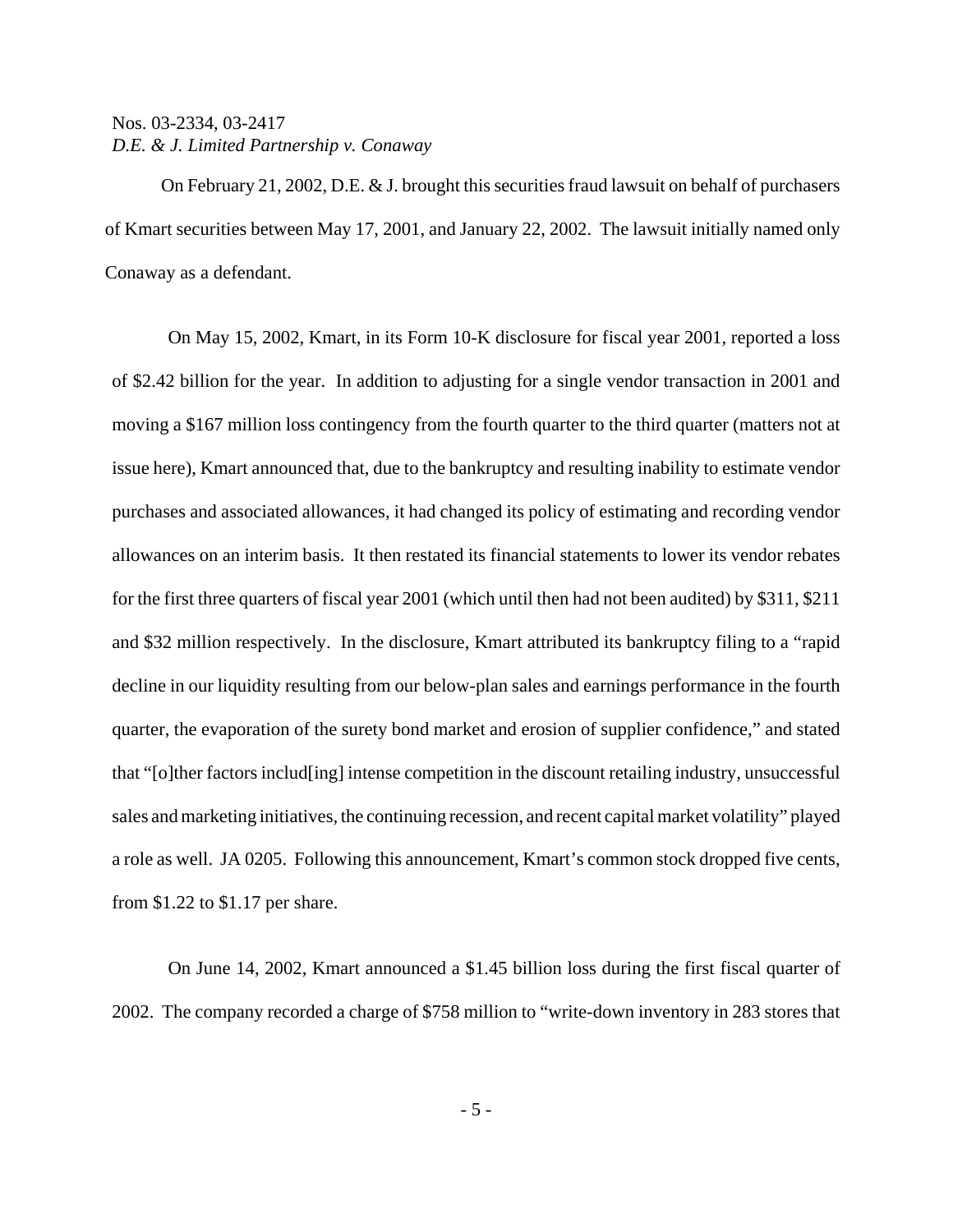were closed in May and June, and inventory transferred from the remaining stores to the closing stores." JA 0158.

On August 15, 2002, D.E. & J. filed an amended complaint naming Boyer, Schwartz, Hilzinger, Welch and PwC as defendants; attaching the whistleblower letters; and expanding the class period to March 13, 2001, through May 15, 2002, five months longer than the period in the original complaint. On November 1, 2002, D.E. & J. filed its "corrected consolidated amended complaint," declaring that its counsel had conducted interviews with "[f]ormer employees of Kmart, who worked at the Company during the relevant time" and "[f]ormer employees of certain vendors of Kmart," both of whom, the complaint claimed, were "knowledgeable with respect to the matters referred to herein." JA 0125–26. Any remaining information, the complaint continued, was "within the possession and control of defendants and other Kmart insiders, thus preventing plaintiffs from further detailing defendants' misconduct at this time." JA 0126. The complaint reiterated the expanded class period of March 13, 2001, to May 15, 2002.

On September 19, 2003, the district court dismissed all of the claims with prejudice. In doing so, it determined that D.E. & J. had failed to meet the PSLRA's pleading requirements for scienter and misrepresentation for all defendants except Conaway and Schwartz. The court dismissed the complaint in its entirety, however, because D.E. & J. had failed to plead the necessary element of "loss causation" for any of its allegations. Because D.E. & J. had failed to plead primary violations of § 10(b) of the Securities Exchange Act of 1934, 15 U.S.C. § 78j(b), by any of the defendants, the district court also found that it had failed to plead that they were "controlling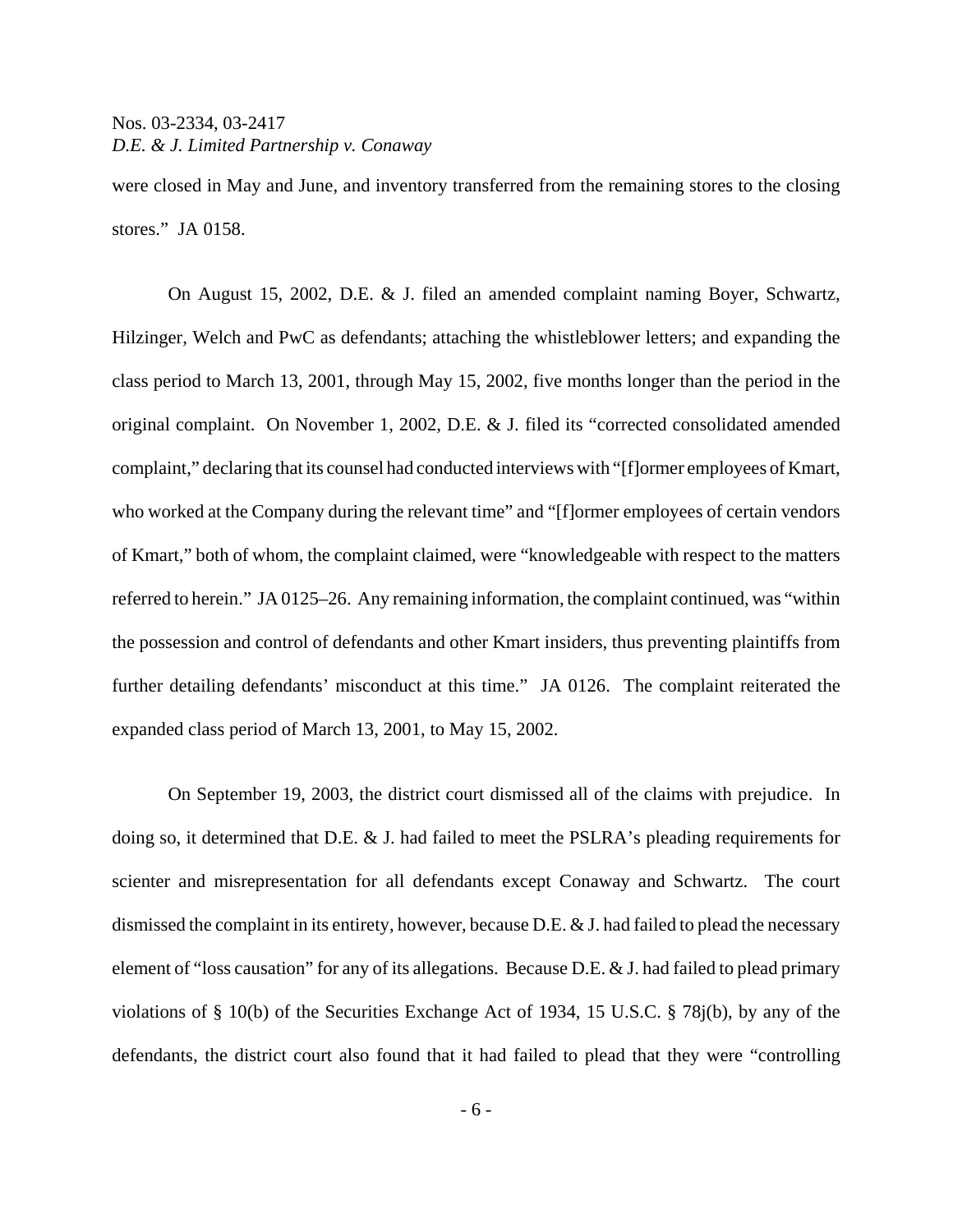persons" liable under § 20(a) of the Act, 15 U.S.C. § 78t(a). And the district court denied D.E. & J. leave to amend its complaint, first and foremost because, instead of filing a motion for leave to amend, it had merely requested in its brief that "if the Court concludes that any aspect of plaintiffs' claims are inadequately pled . . . [the plaintiffs] be granted leave to replead and cure any deficiencies." D. Ct. Op. at 58.

#### II.

D.E. & J. appeals the dismissal of its  $\S$  10(b) claims against all parties save for Boyer, Hilzinger and Welch and appeals the dismissal of its § 20(a) claims against all parties. We review the district court's dismissal of the complaint de novo. *Helwig v. Vencor, Inc.*, 251 F.3d 540, 553 (6th Cir. 2001).

#### A.

Section 10(b) of the Securities Exchange Act of 1934 forbids (1) the "use or employ[ment]" of any "deceptive device," (2) "in connection with the purchase or sale of any security," and (3) "in contravention of" Securities and Exchange Commission "rules and regulations." 15 U.S.C. § 78j(b). Promulgated under this statute by the Securities and Exchange Commission, Rule 10b-5 forbids the making of any "untrue statement of material fact" or the omission of any material fact "necessary in order to make the statements made . . . not misleading." 17 C.F.R. § 240.10b-5(b).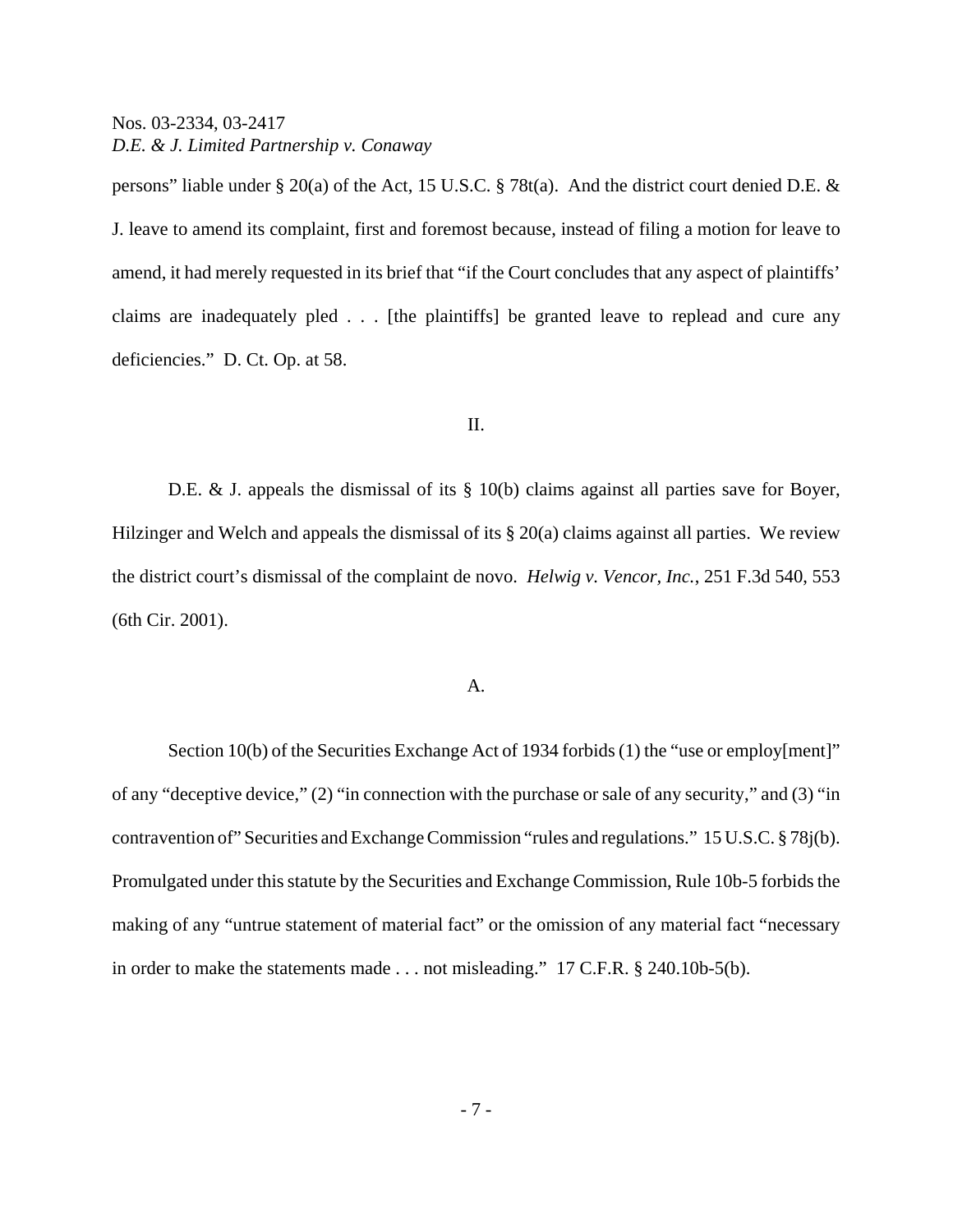On the basis of this statute and this rule, individuals may bring a private damages action resembling the common-law tort actions for deceit and misrepresentation. *See, e.g.*, *Blue Chip Stamps v. Manor Drug Stores*, 421 U.S. 723, 730, 744 (1975); *Ernst & Ernst v. Hochfelder*, 425 U.S. 185, 196 (1976). With the passage of the PSLRA, however, Congress has imposed additional statutory requirements on this private action, including the heightened pleading requirements that a plaintiff (1) specify "each statement alleged to have been misleading [and] the reason or reasons why the statement is misleading" and (2) allege "facts giving rise to a strong inference that the defendant acted with the required state of mind." 15 U.S.C.  $\S$  78u-4(b)(1)–(2).

Under § 78u-4(b)(4) of the PSLRA, private plaintiffs also must prove that a defendant's securities fraud caused their economic loss. In relevant part, the statute says the following:

Loss causation. In any private action arising under this chapter, the plaintiff shall have the burden of proving that the act or omission of the defendant alleged to violate this chapter caused the loss for which the plaintiff seeks to recover damages. 15 U.S.C. § 78u-4(b)(4).

Construing this causation provision, *Dura Pharmaceuticals v. Broudo* recently held that a plaintiff could not satisfy it merely by alleging (and later establishing) that the price of the security on the date of the purchase was inflated because of the misrepresentation.125 S. Ct. at 1631. In *Dura*, the plaintiff represented a class of individuals who bought stock in Dura Pharmaceuticals on the public market between April 15, 1997, and February 24, 1998. *See id.* at 1629. During that period, the plaintiffs alleged, Dura (or its officials) made false statements concerning its profits and the prospects for future approval by the Food and Drug Administration (FDA) of its products. Upon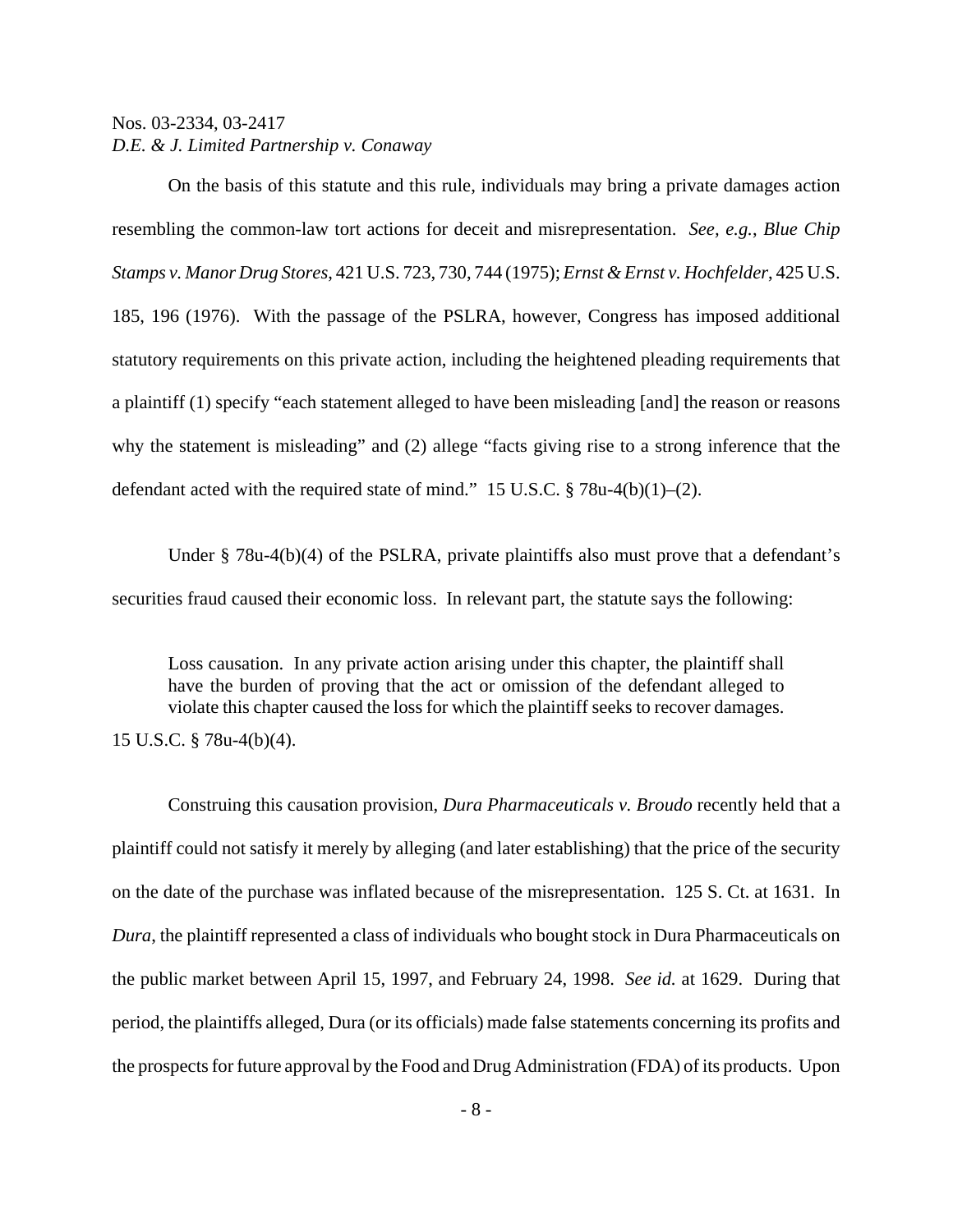disclosure of the news on February 24, 1998, that its earnings would be lower than previously expected (principally due to slow drug sales), Dura's shares lost almost half of their value, falling from \$39 per share to about \$21 per share. *See id.* at 1630. In November of 1998, Dura announced that the FDA would not approve its new product, prompting a further drop in its share price. *See id.* The plaintiffs argued that, "[i]n reliance on the integrity of the market, [they] . . . paid artificially inflated prices for Dura securities and . . . suffered damage[s] thereby." *Id.* (quotations and emphasis omitted).

This type of allegation, the Supreme Court concluded, did not adequately plead loss causation under the PSLRA. Because a purchaser may sell the "shares quickly before the relevant truth begins to leak out," *id.* at 1631, a seller's misrepresentation (and its associated inflated price) does not inevitably lead to a loss, but rather "*might* mean a later loss," *id.* at 1632. Even if the purchaser later resells those shares at a lower price, "that lower price may reflect, not the earlier misrepresentation, but changed economic circumstances, changed investor expectations, new industry-specific or firm-specific facts, conditions, or other events, which taken separately or together account for some or all of that lower price." *Id.* "[A]t the moment the transaction takes place," therefore, "the plaintiff has suffered no loss," *id.* at 1631, and the most than can be said "is that the higher purchase price will *sometimes* play a role in bringing about a future loss," *id.* at 1632.

Drawing on this insight and on the observation that securities-fraud actions resemble common-law fraud actions that have long required a showing that an individual suffered actual economic loss, the Court held that private securities-fraud plaintiffs may recover damages only when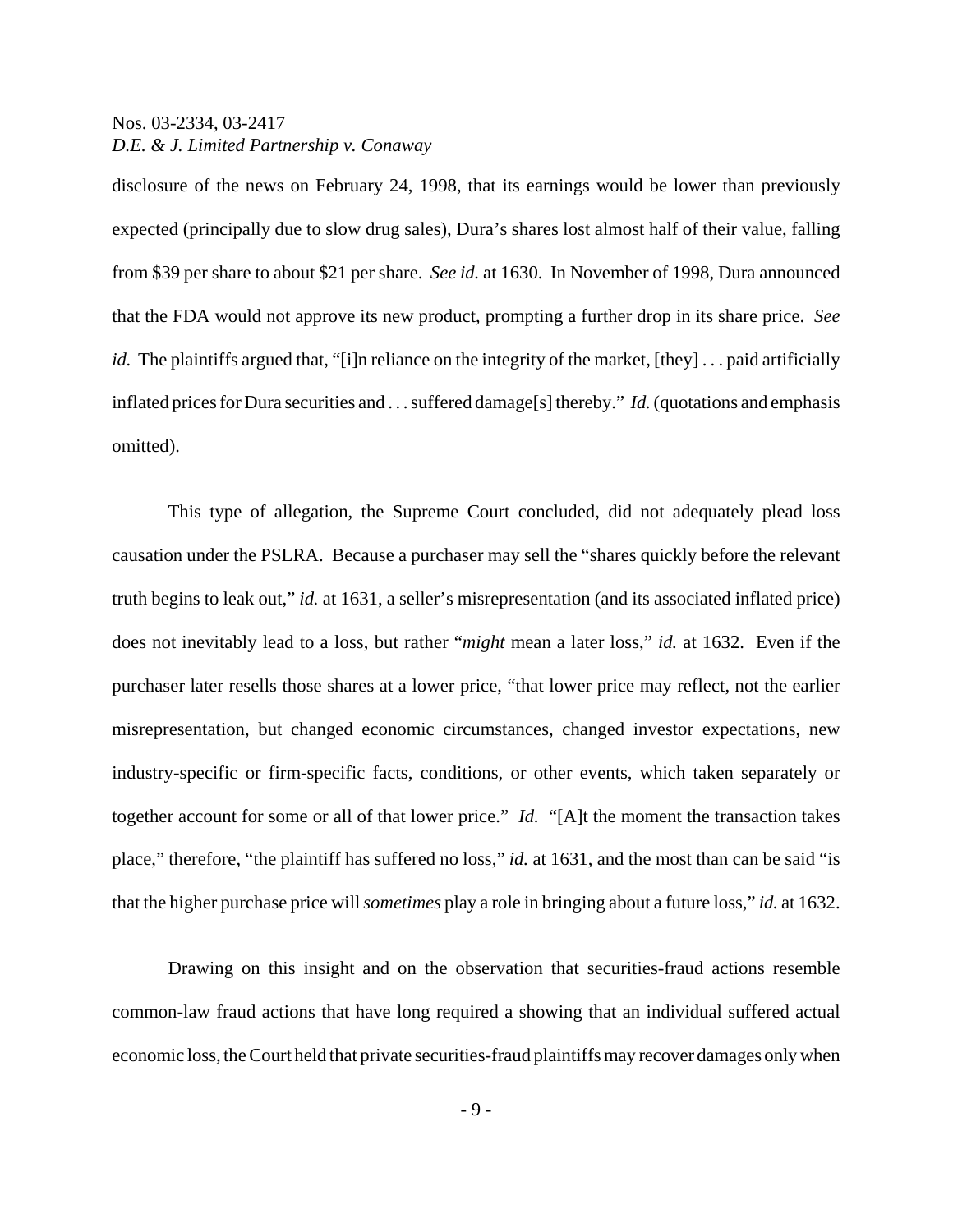they "adequately allege and prove the traditional elements of causation and loss." *Id.* at 1633. And although the Federal Rules of Civil Procedure require only "a short and plain statement of the claim showing that the pleader is entitled to relief," *see* Fed. R. Civ. P. 8(a)(2), the mere allegation that the plaintiff class purchased their shares at an artificially inflated price did not serve to place the defendants on "fair notice of what the plaintiff's claim is and the grounds upon which it rests." *Id.* at 1634 (quoting *Conley v. Gibson*, 355 U.S. 41, 47 (1957)). The *Dura* complaint (1) failed "to claim that Dura's share price fell significantly after the truth became known," (2) failed to specify "the relevant economic loss," and (3) failed to describe "the causal connection . . . between [the] loss and the misrepresentation." *Id.* Without the requirement that a plaintiff "provide a defendant with some indication of the loss and the causal connection that the plaintiff has in mind," the Court concluded, the securities laws would become nothing more than "a partial downside insurance policy." *Id.*

D.E. & J.'s complaint here does not differ in any material respect from Broudo's. Like Broudo, D.E. & J. did not plead that the alleged fraud became known to the market on any particular day, did not estimate the damages that the alleged fraud caused, and did not connect the alleged fraud with the ultimate disclosure and loss. Rather, the heart of D.E. & J.'s causation theory looks remarkably like Broudo's allegations in his complaint:

Plaintiffs and the Class have suffered damages in that, in reliance on the integrity of the market, they *paid artificially inflated prices* for Kmart publicly traded securities. Plaintiffs and the Class would not have purchased Kmart publicly traded securities at the prices they paid, or at all, if they had been aware that the market prices had been artificially and falsely inflated by defendants' misleading statements.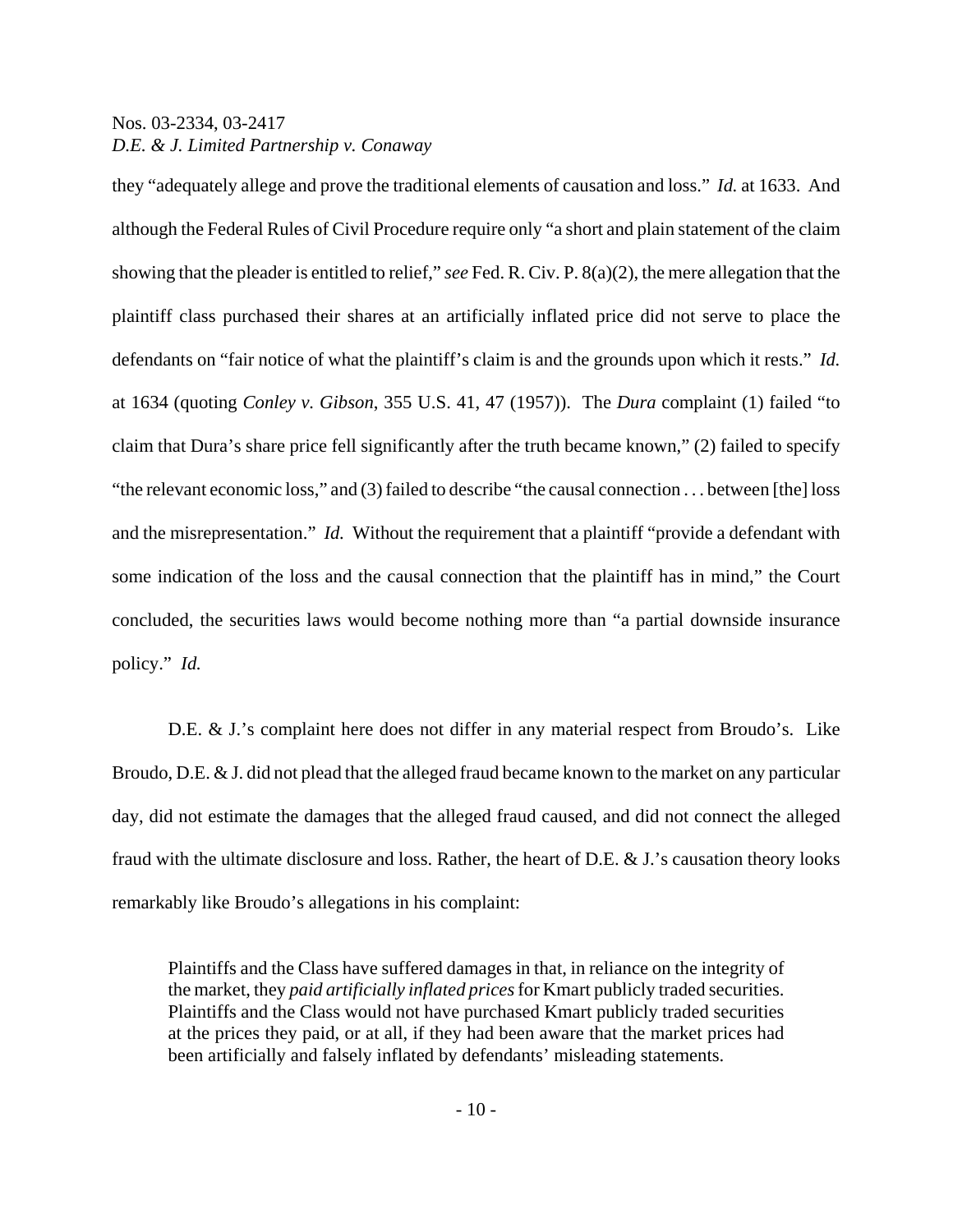As a direct and proximate result of defendants' wrongful conduct, plaintiffs and the other members of the Class suffered damages in connection with their purchases of Kmart publicly traded securities during the class period.

JA 0189–90 (emphasis added). The recitation of D.E. & J.'s belief that the "defendants' wrongful conduct" "direct[ly] and proximate[ly]" caused the plaintiffs' losses does not change matters. For if these allegations would suffice here, the mere inclusion of boilerplate language would suffice everywhere and would defeat the requirement that a plaintiff explain how the loss occurred.

In D.E. & J.'s view, two other facets of this case distinguish it from the pleading failings that doomed the complaint in *Dura*. First, D.E. & J. claims that the complaint's observation that the price of Kmart stock dropped from \$1.74 per share to \$0.70 per share on January 22, 2002, following the company's disclosure that it had filed for reorganization under Chapter 11, suffices to plead that Kmart caused the investors' losses. *See* JA 0155. And second, D.E. & J. asserts that its observation on appeal that "Kmart's stock did drop more than 4%" on the day that Kmart announced its restatements (May 15, 2002) suffices to meet the statutory requirement. *See* D.E. & J. Br. at 36–37; *id.* at 28 ("[T]he price of Kmart's stock *did decline* after the Company announced its massive restatement.").

Neither of these observations (one in the complaint, the other on appeal) "provide[d] the defendants with notice of what the relevant economic loss might be or of what the causal connection might be between the loss and the misrepresentation." *Dura*, 125 S. Ct. at 1634. As to the bankruptcy filing, D.E. & J. never alleged that Kmart's bankruptcy announcement disclosed any prior misrepresentations to the market. *See* JA 0155 (observing only that "[a]ccording to [Kmart's]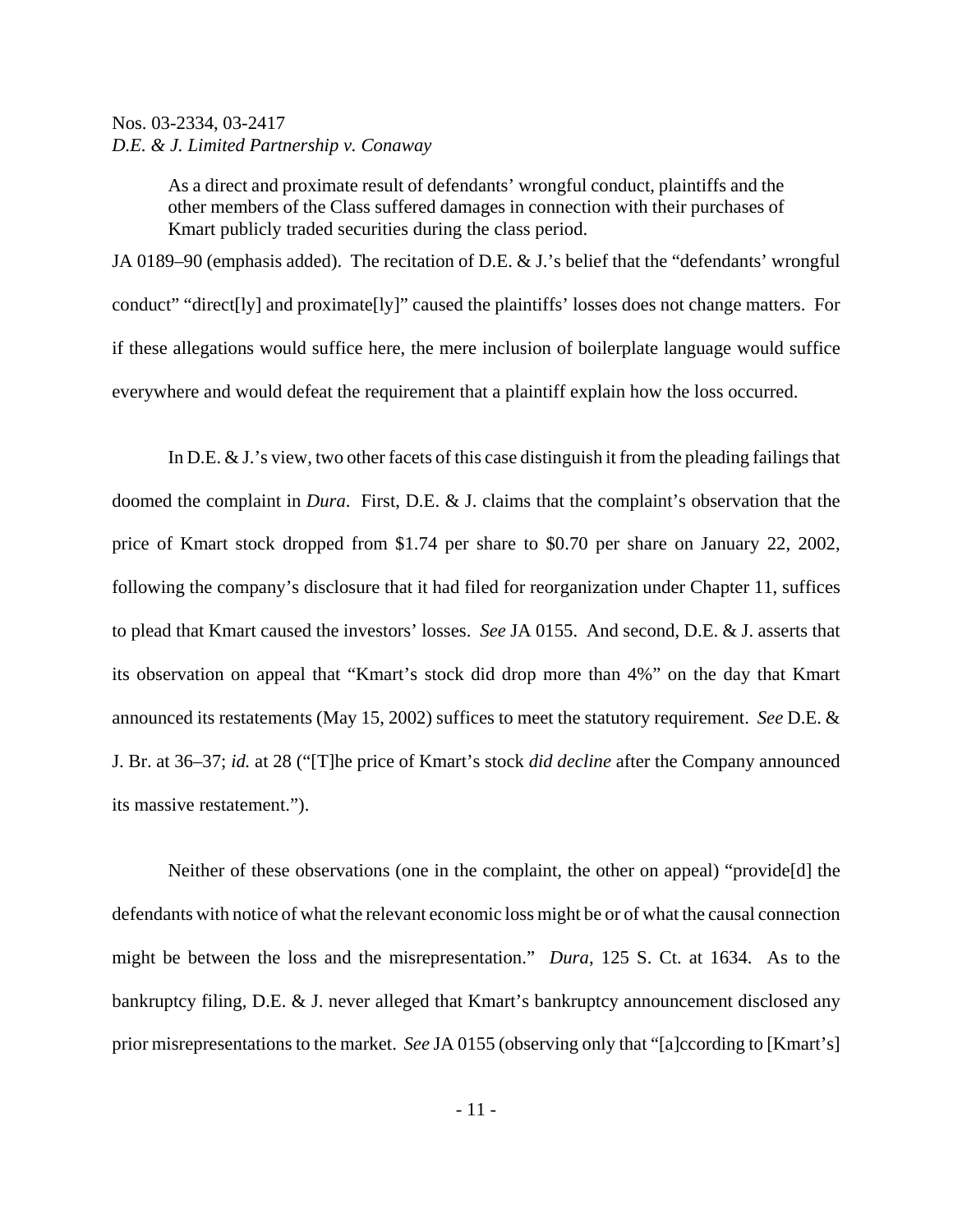press release, the Company's decision to seek 'judicial reorganization' was based on a 'combination of factors, including a rapid decline in its liquidity resulting from Kmart's below-plan sales and earnings performance in the fourth quarter'" and that "[f]ollowing this announcement, the price of Kmart common stock dropped"). And, of course, the filing of a bankruptcy petition by itself does not a security fraud allegation make. *Cf. Lentell v. Merrill Lynch & Co.*, 396 F.3d 161, 175 n.4 (2d Cir. 2005) (explaining that defendant Merrill Lynch's downgrades in its stock recommendations—from "accumulate" to "neutral" and from "buy" to "accumulate"—did "not amount to a corrective disclosure . . . because they do not reveal to the market the falsity of the prior recommendations"). Here, D.E. & J. has done nothing more than note that a stock price dropped after a bankruptcy announcement, never alleging that the market's acknowledgment of prior misrepresentations caused that drop. But the observation that a stock price dropped on a particular day, whether as a result of a bankruptcy or not, is not the same as an allegation that a defendant's fraud caused the loss.

As to the stock price drop following Kmart's restatements, D.E. & J. never mentioned in its complaint the five cent drop in Kmart's stock prices on May 15, 2002, the day Kmart announced its restatements. By failing even to note that Kmart's stock dropped in price after the company restated its financial records and by failing to present this argument to the district court, D.E. & J. simply never pleaded that the defendants' alleged misrepresentations caused economic losses on May 15, 2002. Ultimately, as in *Dura*, D.E. & J. has said "the following (and nothing significantly more than the following) about economic losses attributable to the . . . misstatement," 125 S. Ct. at 1630: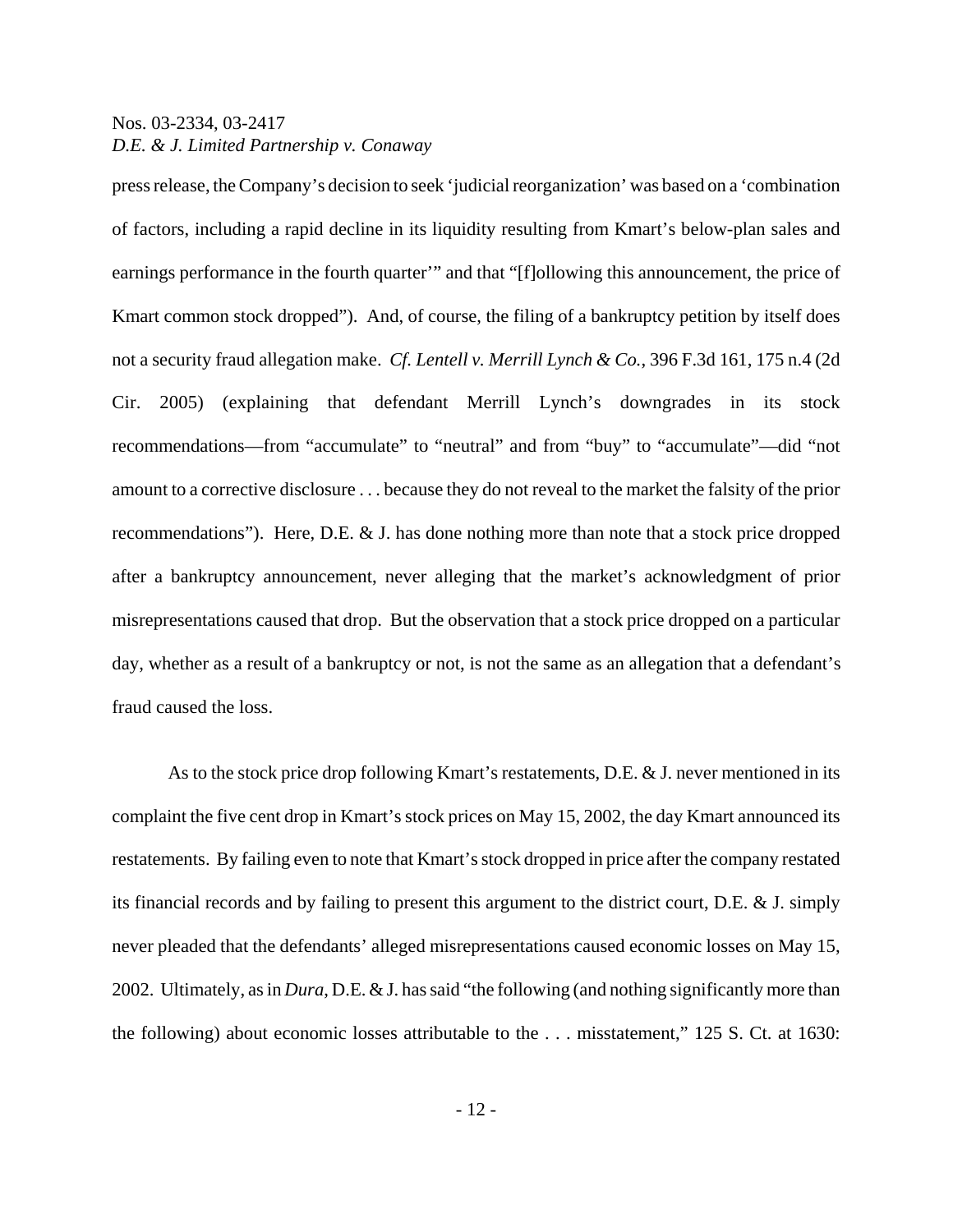"Plaintiffs and the Class have suffered damages in that, in reliance on the integrity of the market, they paid artificially inflated prices for Kmart publicly traded securities." JA 0189. And ultimately, as in *Dura*, that pleading does not satisfy the PSLRA's loss causation requirement.

### B.

D.E. & J. also seeks to hold each of the individual defendants liable as "controlling persons"

of Kmart under § 20(a) of the Exchange Act. That provision extends liability to

Every person who, directly or indirectly, controls any person liable under any provision of this chapter or of any rule or regulation thereunder . . . unless the controlling person acted in good faith and did not directly induce the act or acts constituting the violation or cause of action.

15 U.S.C. § 78t(a); *see also* 17 C.F.R. § 240.12b-2 (defining "control" as "the power to direct or cause the direction of the management and policies of a [company], whether through the ownership of voting securities, by contract, or otherwise").

Because "controlling person" liability is derivative, however, a plaintiff may hold a defendant liable under this theory only if the defendant controlled an entity that violated the Securities Act. D.E. & J. has not charged Kmart with a violation of the Securities Act, and accordingly it may not bring a claim for recovery under this theory. *See PR Diamonds, Inc. v. Chandler*, 364 F.3d 671, 696–98 (6th Cir. 2004); *In re Comshare Inc. Sec. Litig.*, 183 F.3d 542, 554 n.11 (6th Cir. 1999); *Moss v. Morgan Stanley, Inc.*, 719 F.2d 5, 17 (2d Cir. 1983). The district court properly rejected this claim on the pleadings.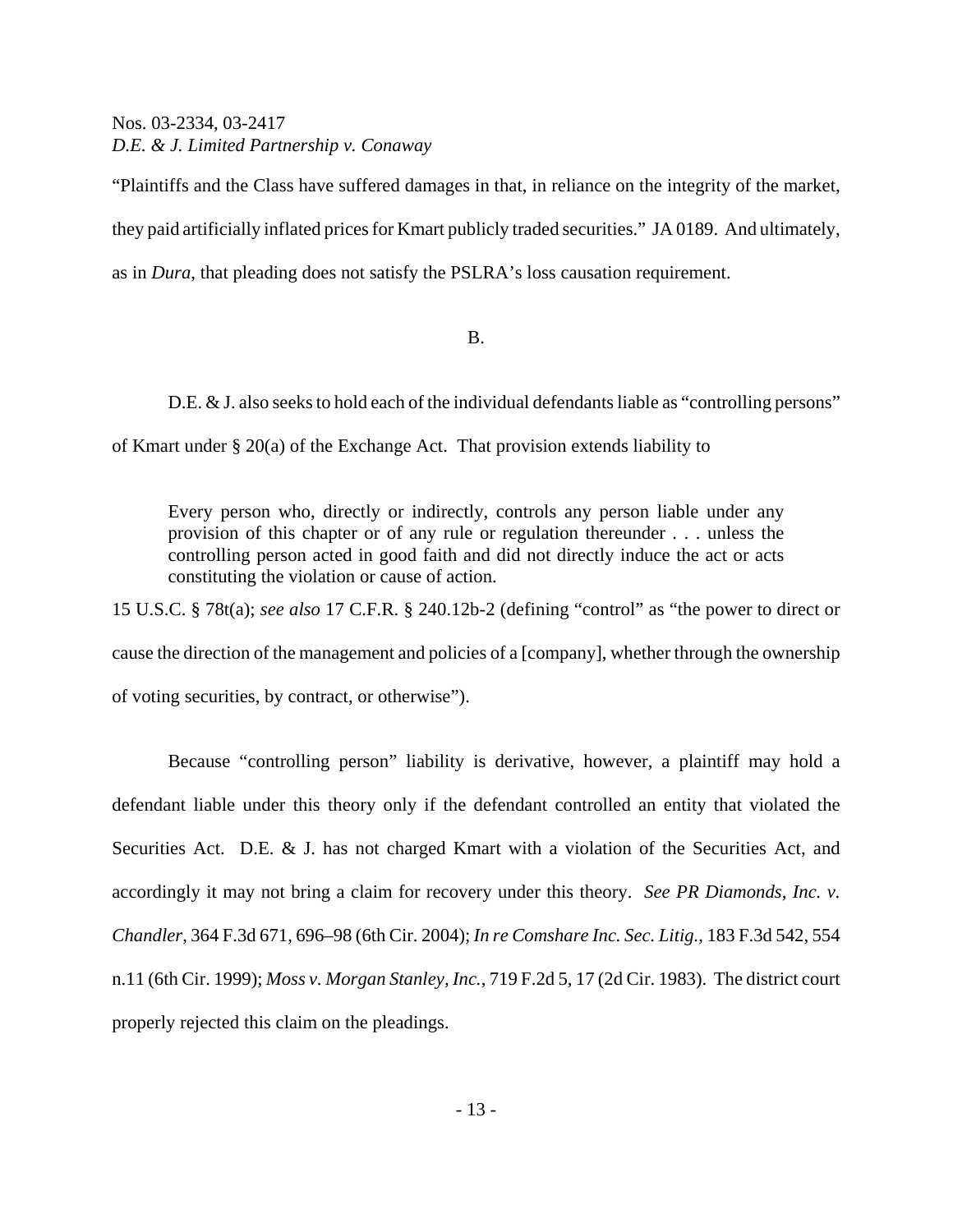#### III.

Lastly, we do not believe that the district court abused its discretion in denying  $D.E. \& J.$  an opportunity to file what would have amounted to a fourth complaint. *See Miller v. Champion Enters., Inc.*, 346 F.3d 660, 671 (6th Cir. 2003); *Parry v. Mohawk Motors of Michigan, Inc.*, 236 F.3d 299, 306 (6th Cir. 2000). D.E. & J. did not file a formal motion for leave to amend in this case and did not submit a proposed amended complaint to the district court, in contravention of local rules. *See* E.D. Mich. Local R. 15.1 ("A party who moves to amend a pleading shall attach the proposed amended pleading to the motion."). The sole way in which D.E. & J. indicated that it wished to amend its complaint was by "request[ing], almost as an aside in their brief opposing Defendants' motions to dismiss, that 'if the Court concludes that any aspect of the plaintiffs' claims are inadequately pled . . . that they be granted leave to replead and cure any deficiencies identified by the Court.'" D. Ct. Op. at 58. *See* JA 0847 (requesting "an opportunity to amend" the complaint "if the Court deems the claims [ ] insufficiently pleaded"). The district court did not abuse its discretion in choosing not to credit this statement in a brief as a motion to amend where D.E. & J. previously had been given two opportunities to amend its complaint. *See PR Diamonds*, 364 F.3d at 698–700 (upholding the district court's denial of leave to amend where the plaintiffs made the following request in a brief opposing the defendants' motions to dismiss: "Alternatively, in the event the Court grants any part of the Defendants' motions to dismiss, plaintiffs respectfully request leave to amend their Complaint"); *Begala v. PNC Bank, Ohio, Nat'l Ass'n*, 214 F.3d 776, 784 (6th Cir. 2000) (affirming denial of leave to amend because "[w]hat plaintiffs may have stated, almost as an